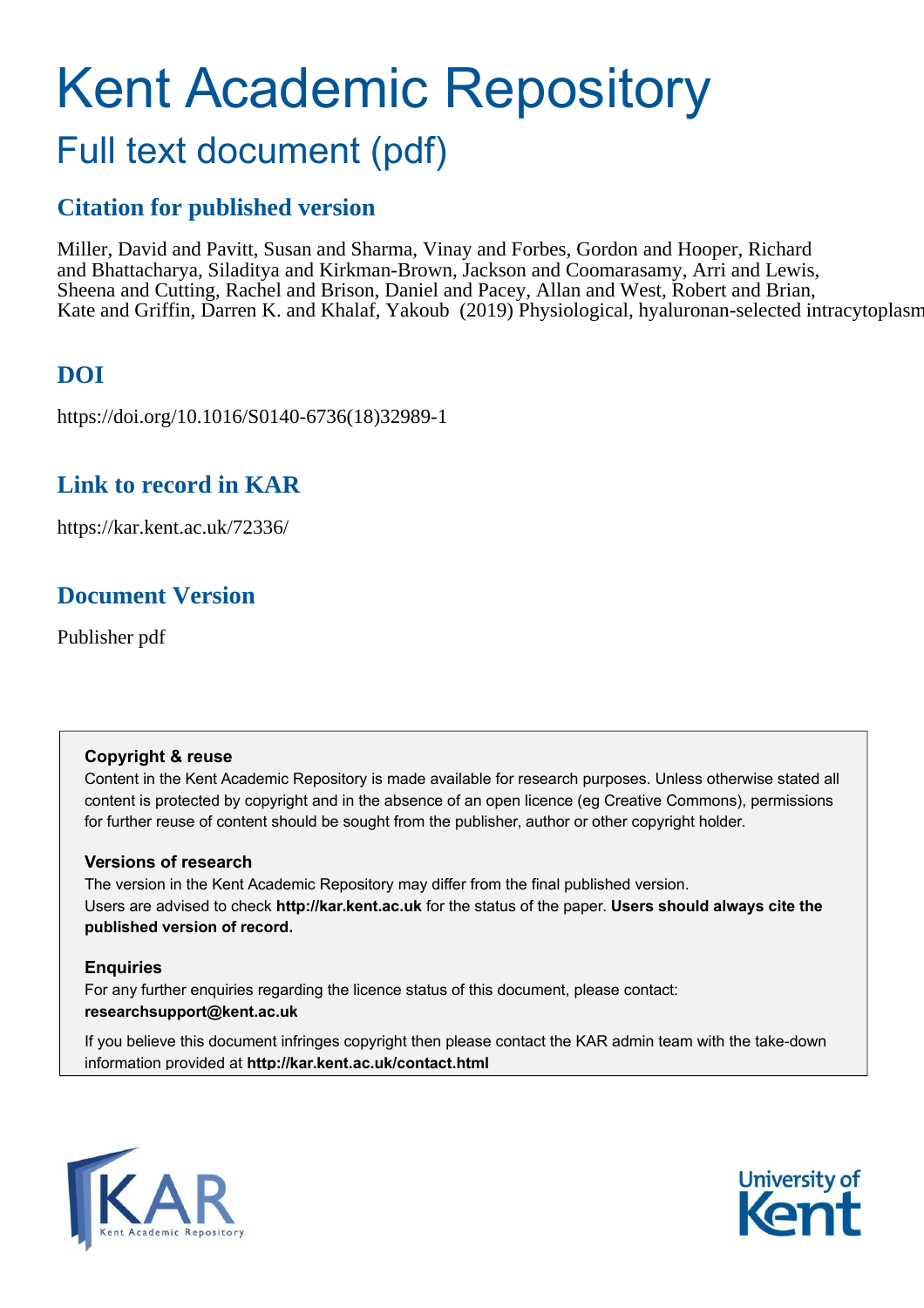

## **Physiological, hyaluronan-selected intracytoplasmic sperm injection for infertility treatment (HABSelect): a parallel, two-group, randomised trial**



*David Miller, Susan Pavitt, Vinay Sharma, Gordon Forbes, Richard Hooper, Siladitya Bhattacharya, Jackson Kirkman-Brown, Arri Coomarasamy, Sheena Lewis, Rachel Cutting, Daniel Brison, Allan Pacey, Robert West, Kate Brian, Darren Griffin, Yakoub Khalaf*

#### **Summary**

### *Lancet* **2019; 393: 416–22**

**Leeds Institute of Cardiovascular and Metabolic Medicine, University of Leeds Laboratories** (D Miller PhD)**, Dental Translational and Clinical Research Unit, Leeds National Institute for Health Research Clinical Research Facility** (Prof S Pavitt PhD)**, and Leeds Institute of Health Sciences** (Prof R West PhD), **University of Leeds, Leeds, UK; The Leeds Centre for Reproductive Medicine, Seacroft Hospital, Leeds, UK**  (Prof V Sharma PhD)**; Pragmatic Clinical Trials Unit, Centre for Primary Care and Public Health, Queen Mary University of London, London, UK**  (G Forbes MSc, R Hooper PhD)**; School of Medicine, College of Biomedical and Life Sciences, Cardiff University, Cardiff, UK** (Prof S Bhattacharya MD)**; Institute of Metabolism and Systems Research, College of Medical & Dental Sciences, University of Birmingham, Birmingham, UK**  (J Kirkman-Brown PhD, A Coomarasamy MD)**; Birmingham Women's Hospital, Birmingham Women's and Children's National Health Service (NHS) Foundation Trust, Birmingham, UK**  (J Kirkman-Brown, A Coomarasamy)**; Examen Ltd, Belfast, UK** (Prof S Lewis PhD)**; Sheffield Teaching Hospitals NHS Trust, Sheffield, UK**  (R Cutting BSc)**; Department of Reproductive Medicine, Manchester University Hospitals NHS Foundation Trust, Manchester Academic Health Sciences Centre,** 

**St Mary's Hospital, Manchester, UK** (Prof D Brison PhD)**; Department of Oncology & Metabolism, University of Sheffield, Sheffield, UK**  (Prof A Pacey PhD)**; Royal College of Obstetricians and** 

See **Comment** page 380

**Background Sperm selection strategies aimed at improving success rates of intracytoplasmic sperm injection (ICSI) include binding to hyaluronic acid (herein termed hyaluronan). Hyaluronan-selected sperm have reduced levels of DNA damage and aneuploidy. Use of hyaluronan-based sperm selection for ICSI (so-called physiological ICSI [PICSI]) is reported to reduce the proportion of pregnancies that end in miscarriage. However, the efect of PICSI on**  livebirth rates is uncertain. We aimed to investigate the efficacy of PICSI versus standard ICSI for improving livebirth **rates among couples undergoing fertility treatment.**

**Methods This parallel, two-group, randomised trial included couples undergoing an ICSI procedure with fresh embryo transfer at 16 assisted conception units in the UK. Eligible women (aged 18–43 years) had a body-mass index of 19–35 kg/m² and a follicle-stimulating hormone (FSH) concentration of 3·0–20·0 mIU/mL or, if no FSH measurement was available, an anti-müllerian hormone concentration of at least 1·5 pmol/L. Eligible men (aged 18–55 years) had not had a vasovasostomy or been treated for cancer in the 24 months before recruitment and were able, after at least 3 days of sexual abstinence, to produce freshly ejaculated sperm for the treatment cycle. Couples were randomly assigned (1:1) with an online system to receive either PICSI or a standard ICSI procedure. The primary outcome was full-term (≥37 weeks' gestational age) livebirth, which was assessed in all eligible couples who completed follow-up. This trial is registered, number ISRCTN99214271.**

**Findings Between Feb 1, 2014, and Aug 31, 2016, 2772 couples were randomly assigned to receive PICSI (n=1387) or ICSI (n=1385), of whom 2752 (1381 in the PICSI group and 1371 in the ICSI group) were included in the primary analysis. The term livebirth rate did not difer signiicantly between PICSI (27·4% [379/1381]) and ICSI (25·2% [346/1371]) groups (odds ratio 1·12, 95% CI 0·95–1·34; p=0·18). There were 56 serious adverse events in total, including 31 in the PICSI group and 25 in the ICSI group; most were congenital abnormalities and none were attributed to treatment.**

**Interpretation Compared with ICSI, PICSI does not signiicantly improve term livebirth rates. The wider use of PICSI, therefore, is not recommended at present.**

**Funding National Institute for Health Research Eicacy and Mechanism Evaluation Programme.**

**Copyright © 2019 The Author(s). Published by Elsevier Ltd. This is an Open Access article under the CC BY 4.0 license.**

#### **Introduction**

Globally, between 2008 and 2010, more than 4·7 million treatment cycles of assisted reproduction techniques were performed, of which around half involved intracytoplasmic sperm injection  $(ICSI)^1$ leading to the birth of 1 $\cdot$ 14 million babies. $^{\text{2}}$  ICSI, which was originally developed to treat male infertility,<sup>3</sup> is normally used to treat men with few or abnormal sperm and is associated with livebirth rates of around 24% per treatment cycle, a frequency that has remained unchanged in the past decade.<sup>1,2</sup> ICSI is becoming the preferred treatment for infertility, although it might not confer any substantial advantage over in-vitro fertilisation (IVF) in cases of non-male-factor infertility.<sup>1</sup> Additionally, unlike IVF, ICSI does not help prevent dysfunctional sperm from entering the egg.<sup>4</sup> Screening sperm on the basis of quality before ICSI is one possible solution to this problem,<sup>5</sup> potentially assisting embryologists in selecting the best sperm for injection and accordingly improving treatment success rates.

Hyaluronic acid (herein termed hyaluronan) is a biologically active molecule that is also a major component of the extracellular matrix surrounding the oocytecumulus complex.<sup>6</sup> Several small clinical studies,<sup>7-11</sup> including three randomised trials,<sup>7-9</sup> reported that ICSI with hyaluronan-selected sperm (so-called physiological ICSI [PICSI]) improved embryo quality and livebirth rates and decreased miscarriage rates compared with ICSI with sperm selected using standard methods. In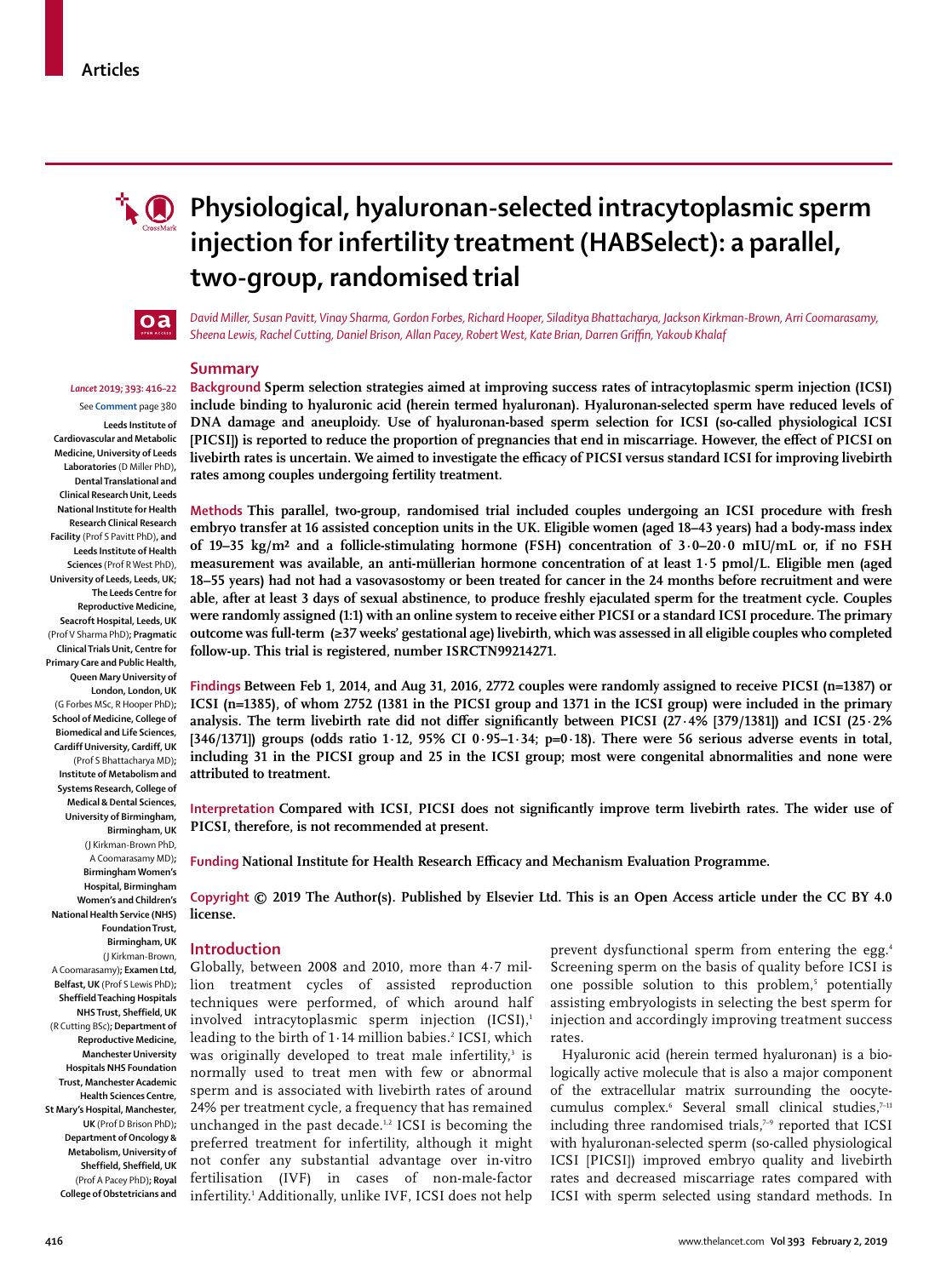#### **Research in context**

#### **Evidence before this study**

Although the advent of intracytoplasmic sperm injection (ICSI) has transformed the treatment of male infertility, success rates in terms of livebirths per treated couple have remained reasonably static in the past 10 years at around 25%. Demand for fertility treatment around the world is rising, and more than half of all treatment cycles now involve ICSI. Research aimed at increasing livebirth rates has focused mainly on women, but an increasing interest in male fertility has led to the development of sperm selection techniques to allow embryologists to select, with confidence, the best sperm for ICSI and potentially improve success rates. The naturally occurring organic polymer, hyaluronic acid (herein termed hyaluronan), is thought to select sperm with good DNA integrity and low rates of aneuploidy. Hyaluronan-based selection of sperm (so-called physiological ICSI [PICSI]) has been reported to increase livebirth rates and decrease miscarriage rates, and a multicentre randomised controlled trial of PICSI efficacy, although considerably larger than previous trials, did not report livebirth rates. Furthermore,

these studies, couples who benefited most from treatment had low hyaluronan–sperm binding scores, and in one study, $n_{\text{u}}$  baseline hyaluronan–sperm binding scores were used to decide who should be treated with PICSI.

We aimed to test the hypothesis that PICSI improves full-term  $(\geq 37$  weeks' gestational age) livebirth rates compared with ICSI.

#### **Methods**

#### **Study design and participants**

HABSelect was a parallel, two-group, randomised trial at 16 assisted conception units licensed by the Human Fertilisation and Embryology Authority [\(HFEA\)](https://www.hfea.gov.uk) in the UK.12 Eligible couples were undergoing an ICSI procedure with fresh embryo transfer. Eligible women were aged 18–43 years; had a bodymass index (BMI) between 19 kg/m<sup>2</sup> and 35 kg/m<sup>2</sup>; and had a follicle-stimulating hormone (FSH) concentration between 3·0 mIU/mL and  $20.0$  mIU/mL or, if no FSH measurement was available, an anti-müllerian hormone (AMH) concentration of at least 1·5 pmol/L. Eligible men were aged 18–55 years; had not had a vasovasostomy or been treated for cancer in the 24 months before recruitment; and were able, after at least 3 days of sexual abstinence, to produce freshly ejaculated sperm for the treatment cycle. Couples were excluded if they were using donor or frozen gametes or undergoing split IVF–ICSI.

This study was approved by the National Research Ethics Service (approval number 13/YH/0162). Final approval for participation in the trial was obtained from the doctor (or team) in charge of treatment. Written informed consent was obtained from all participants.

the importance of the hyaluronan–sperm binding score in determining the likely benefit of sperm selection to the couple remains uncertain.

#### **Added value of this study**

To our knowledge, HABSelect is the largest randomised trial of PICSI to date and the first to provide a robust measure of livebirth. PICSI did not significantly increase the term livebirth rate compared with standard ICSI, but a significant decrease was observed in miscarriage rates among couples in the PICSI group. There were no differences between groups in any other outcome, and the hyaluronan–sperm binding score did not seem to predict or affect the outcomes of treatment.

#### **Implications of all the available evidence**

All of the available evidence suggests that hyaluronan-based sperm selection decreases miscarriage rates after ICSI, but not sufficiently to affect livebirth rates. The mechanism through which PICSI might reduce rates of miscarriage is being investigated in an ongoing independent analysis.

#### **Randomisation and masking**

Embryologists at research sites randomly assigned (1:1) couples, using an online randomisation system, to undergo PICSI or standard ICSI. Randomisation was done by minimisation with a random component, stratified by site, to balance for maternal age (<35 years *vs* ≥35 years), paternal age (<35 years *vs* ≥35 years), previous mis carriages (none *vs* one or two *vs* more than two), and concentrations of hormonal indicators of ovarian reserve (FSH <6·0 mIU/mL *vs* ≥6·0 mIU/mL; AMH <17·0 pmol/L *vs* ≥17·0 pmol/L). The randomisation system revealed allocations only after treatment assignment was complete. Trial participants, research staff collecting outcome data, and all trial team members who contributed to the statistical analysis plan were masked to treatment allocation until the database was locked and the statistical analysis plan was signed off. It was impractical to conceal allocation from the embryologists performing the intervention.

#### **Procedures**

Women at each treatment centre underwent ovarian stimulation with long-agonist, short-agonist, or antagonist regimens according to local protocols.12 Similarly, egg retrieval, laboratory culture, and ICSI followed locally approved protocols.<sup>12</sup> PICSI plates were obtained from Origio (Reigate, UK), and sperm selection was done according to the supplier's instructions and only after local training in the procedure. Treatments concluded with the transfer of one to three fresh embryos on days 3 or 5 after fertilisation, which were selected on the basis of their morphology.

We calculated hyaluronan–sperm binding scores on the day of treatment for prepared, washed semen using **Gynaecologists, London, UK**  (K Brian PhD)**; School of Biosciences, University of Kent, Canterbury, UK** (Prof D Griffin DSc)**; and Guy's and St Thomas' NHS Foundation Trust, Guy's Hospital, London, UK**  (Prof Y Khalaf MD) Correspondence to:

Dr David Miller, Leeds Institute of Cardiovascular and Metabolic Medicine, University of Leeds Laboratories, Leeds LS2 9JT, UK **d.miller@leeds.ac.uk**

For the **Human Fertilisation and Embryology Authority** see <https://www.hfea.gov.uk>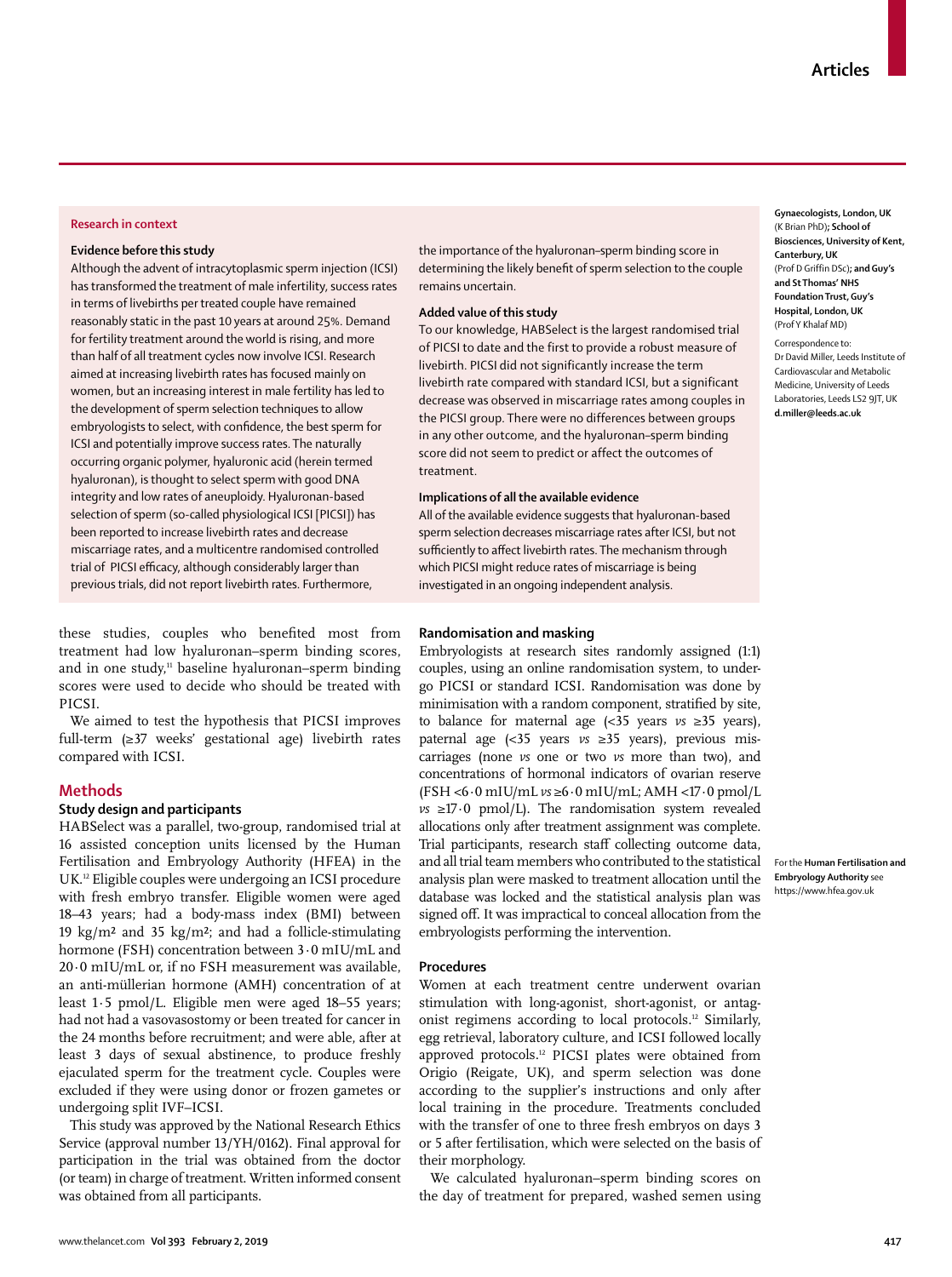

#### *Figure:* **Trial profile**

PICSI=physiological intracytoplasmic sperm injection. ICSI=intracytoplasmic sperm injection. IVF=in-vitro fertilisation. \*Three received IVF, two received IVF–ICSI split cycle, and 36 received ICSI. †Five received IVF, three received IVF–ICSI split cycle, and one received PICSI. ‡These individuals were found to not meet eligibility criteria after randomisation.

> the Hydak slide (Origio, Reigate, UK), according to the supplier's instructions. These scores were calculated as the number of immobilised sperm divided by the total number of sperm, multiplied by 100. To aid comparisons with other studies that calculated hyaluronan–sperm binding scores, $8,11,13$  we stratified the scores into those that were 65% or less and those greater than 65%. Followup data were collected according to approved, trial-specific case report forms<sup>12</sup> and from routine patient records.

#### **Outcomes**

The primary outcome was full-term  $(\geq 37$  weeks' gestational age) livebirth. Secondary outcomes were clinical pregnancy (defined as the presence of a fetal heartbeat or gestational sac at 6–9 weeks after fresh embryo transfer), miscarriage (defined as pregnancy loss after confirmation of clinical pregnancy), and livebirth before 37 weeks' gestational age (henceforth described as premature birth).

See **Online** for appendix

#### **Statistical analysis**

On the basis of HFEA longitudinal data, we estimated that the term livebirth rate in the ICSI group would be about 24%. To detect a 5% increase (from 24% to 29%) in the PICSI group, with 90% power at the 5% significance level, 3266 couples were required. We aimed to recruit 3700 couples to allow for a 10% dropout rate. However, because of poorer than expected recruitment, in October, 2015, the trial steering committee (who were masked to treatment assignment) recommended that the target for power should be revised to 80%, meaning that 2444 couples were required for the primary analysis.

Primary and secondary endpoints were assessed in the modified intention-to-treat population, which included all couples who completed follow-up, analysed in the groups to which they were randomly assigned. Our statistical analysis plan prespecified that if more than 5% of primary outcome data were missing, we would do sensitivity analyses to investigate the efects of departures from the missing-at-random assumption on our conclusions. Primary analysis of primary and secondary outcomes was done using a mixed efects logistic regression model adjusted for the minimisation factors (maternal age, paternal age, number of previous miscarriages, and hormonal indicators of ovarian reserve) and a random efect for site. We used cubic splines with three knots (knot locations based on Harrell's recommendations) to adjust for maternal and paternal ages.<sup>14,15</sup> A prespecified sensitivity analysis of the primary outcome was also done, with adjustment for additional covariates, including mother's BMI, ethnicity, history of pregnancy, smoking status, and hormonal treatment received (long agonist, short agonist, or antagonist).

Efects of treatment are presented as odds ratios (ORs) with 95% CIs. Absolute risk diferences with 95% CIs were calculated from unadjusted logistic regression models with the delta method.<sup>16</sup>

We did prespecified subgroup analyses to investigate whether the effect of treatment on the primary outcome was modified by hyaluronan–sperm binding score, maternal age, previous miscarriage, or hormonal indicators of ovarian reserve. Following database locking, unmasking, and analysis, we were alerted to an unexpected and significant difference in miscarriage rates between trial groups. Therefore, we did a post-hoc subgroup analysis to investigate whether hyaluronan– sperm binding score, maternal age, previous miscarriage, or hormonal indicators of ovarian reserve modified the effect of treatment on miscarriage rates. All analyses were done with Stata version 14. An α value of 5% or less was considered significant. The full statistical analysis plan is available in the appendix.

#### **Role of the funding source**

The funder of the study had no role in study design, data collection, data analysis, data interpretation, or writing of the report. The corresponding author and statistical support authors (GF and RH) had full access to all the data in the study, and the corresponding author had final responsibility for the decision to submit for publication.

#### **Results**

Between Feb 1, 2014, and Aug 31, 2016, 2772 couples were randomly assigned to receive PICSI (n=1387) or standard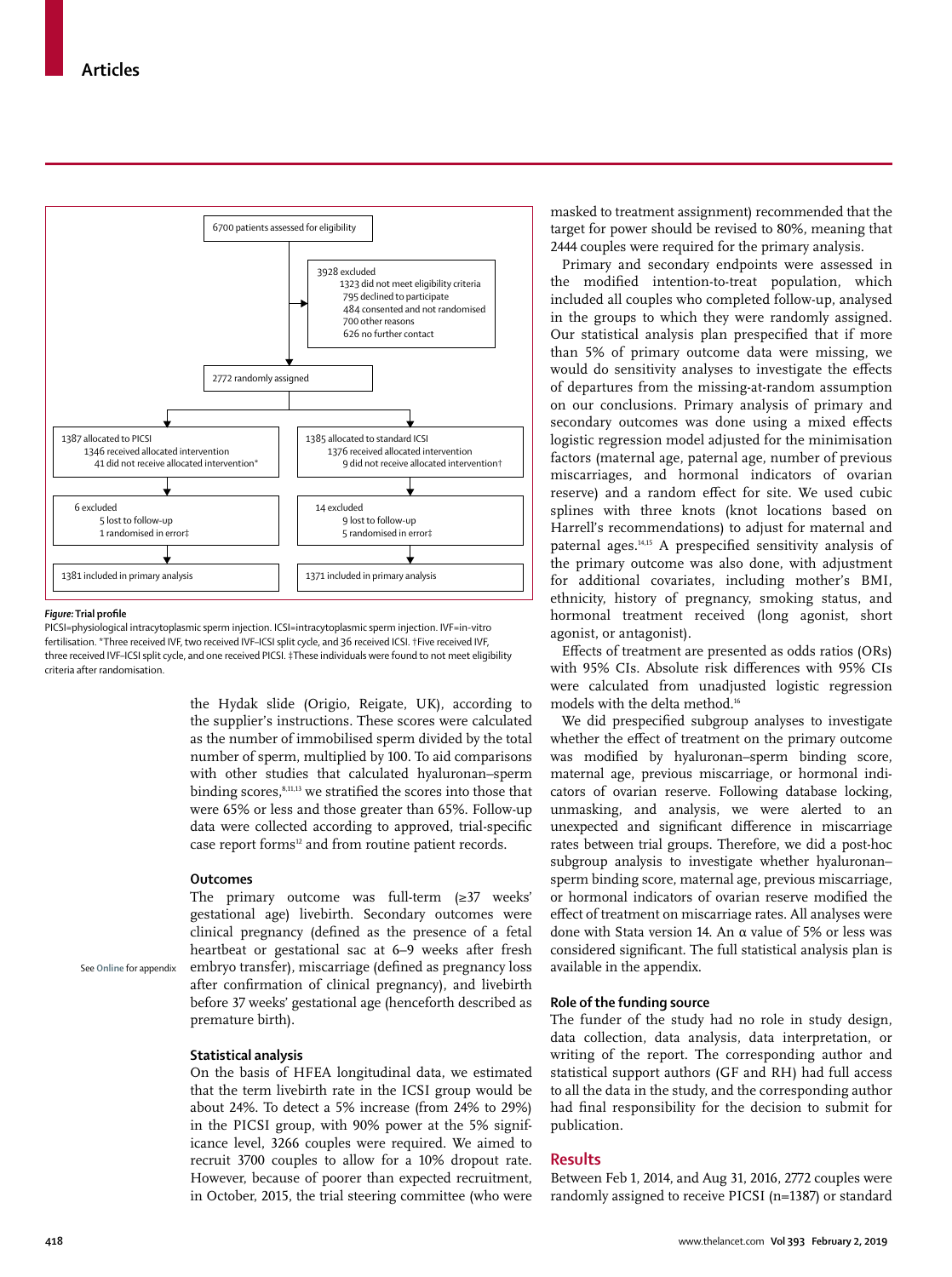|                                                                                                                                                                                                                                                                                | PICSI (n=1386)<br>ICSI (n=1380) |                             |  |  |  |
|--------------------------------------------------------------------------------------------------------------------------------------------------------------------------------------------------------------------------------------------------------------------------------|---------------------------------|-----------------------------|--|--|--|
| Male partner                                                                                                                                                                                                                                                                   |                                 |                             |  |  |  |
| Age (years)                                                                                                                                                                                                                                                                    | 36.1                            | 35.9                        |  |  |  |
|                                                                                                                                                                                                                                                                                | $(5.5; n=1386)$                 | $(5.4; n=1380)$             |  |  |  |
| ≥35 years                                                                                                                                                                                                                                                                      | 812/1386 (59%)                  | 803/1380 (58%)              |  |  |  |
| $BMl$ (kg/m <sup>2</sup> )                                                                                                                                                                                                                                                     | 27.3                            | 27.0                        |  |  |  |
|                                                                                                                                                                                                                                                                                | $(4.6; n=570)$                  | $(4.2; n=549)$              |  |  |  |
| Ethnicity                                                                                                                                                                                                                                                                      |                                 |                             |  |  |  |
| White                                                                                                                                                                                                                                                                          | 1047/1386 (76%)                 | 1078/1380 (78%)             |  |  |  |
| Asian                                                                                                                                                                                                                                                                          | 193/1386 (14%)                  | 166/1380 (12%)              |  |  |  |
| Black                                                                                                                                                                                                                                                                          | 49/1386 (4%)                    | 45/1380 (3%)                |  |  |  |
| Other                                                                                                                                                                                                                                                                          | 36/1386 (3%)                    | 45/1380 (3%)                |  |  |  |
| Not stated                                                                                                                                                                                                                                                                     | 61/1386 (4%)                    | 46/1380 (3%)                |  |  |  |
| Current smoker                                                                                                                                                                                                                                                                 | 68/1365 (5%)                    | 65/1353 (5%)                |  |  |  |
| Cigarettes per day                                                                                                                                                                                                                                                             | $8.0$ (5.5; n=63)               | $8.5(5.2; n=59)$            |  |  |  |
| Consumes alcohol                                                                                                                                                                                                                                                               | 771/1304 (59%)                  | 791/1300 (61%)              |  |  |  |
| Units per week                                                                                                                                                                                                                                                                 | $7.7(6.3; n=724)$               | $7.7(6.8; n=740)$           |  |  |  |
| Recreational drug use                                                                                                                                                                                                                                                          | 7/1303 (1%)                     | $6/1286$ (<1%)              |  |  |  |
| Sperm concentration                                                                                                                                                                                                                                                            | $11-0$                          | 11.0                        |  |  |  |
| $(x106$ per mL)*                                                                                                                                                                                                                                                               | $(3.5 - 29.5; n = 1335)$        | $(3.6 - 31.0; n = 1338)$    |  |  |  |
| ICSI recommended based                                                                                                                                                                                                                                                         | 1268/1320 (96%)                 | 1245/1310 (95%)             |  |  |  |
| on semen assessment                                                                                                                                                                                                                                                            |                                 |                             |  |  |  |
| Female partner                                                                                                                                                                                                                                                                 |                                 |                             |  |  |  |
| Age (years)                                                                                                                                                                                                                                                                    | 33.6                            | 33.7                        |  |  |  |
|                                                                                                                                                                                                                                                                                | (4·4; n=1386)                   | $(4.3; n=1380)$             |  |  |  |
| ≥35 years                                                                                                                                                                                                                                                                      | 618/1386 (45%)                  | 617/1380 (45%)              |  |  |  |
| BMl (kg/m <sup>2</sup> )                                                                                                                                                                                                                                                       | $24 - 7$<br>$(3.5; n=1368)$     | $24 - 4$<br>$(3.5; n=1360)$ |  |  |  |
| Ethnicity                                                                                                                                                                                                                                                                      |                                 |                             |  |  |  |
| White                                                                                                                                                                                                                                                                          | 1029/1386 (74%)                 | 1049/1380 (76%)             |  |  |  |
| Asian                                                                                                                                                                                                                                                                          | 214/1386 (15%)                  | 189/1380 (14%)              |  |  |  |
| Black                                                                                                                                                                                                                                                                          |                                 |                             |  |  |  |
|                                                                                                                                                                                                                                                                                | 45/1386 (3%)                    | 46/1380 (3%)                |  |  |  |
| Other                                                                                                                                                                                                                                                                          | 52/1386 (4%)                    | 55/1380 (4%)                |  |  |  |
| Not stated                                                                                                                                                                                                                                                                     | 46/1386 (3%)                    | 41/1380 (3%)                |  |  |  |
| Current smoker                                                                                                                                                                                                                                                                 | 31/1375 (2%)                    | 20/1368 (1%)                |  |  |  |
| Cigarettes per day                                                                                                                                                                                                                                                             | $6.4$ (3 $3$ ; n=28)            | $6.3(3.6; n=20)$            |  |  |  |
| Consumes alcohol                                                                                                                                                                                                                                                               | 646/1340 (48%)                  | 673/1328 (51%)              |  |  |  |
| Units per week                                                                                                                                                                                                                                                                 | $5.1(4.3; n=614)$               | $5.1(4.7; n=634)$           |  |  |  |
| Recreational drug use                                                                                                                                                                                                                                                          | $1/1317$ (<1%)                  | $1/1302$ (<1%)              |  |  |  |
| Data are mean (SD) or n/N (%), unless otherwise indicated. n refers to the number<br>of patients for whom data were available. PICSI=physiological intracytoplasmic<br>sperm injection. ICSI=intracytoplasmic sperm injection. BMI=body-mass index.<br>*Data are median (IQR). |                                 |                             |  |  |  |

*Table 1:* **Baseline characteristics**

ICSI (n=1385; figure). Six couples who did not meet eligibility criteria were excluded after randomisation, and 14 couples were lost to followup; thus, 2752 couples were included in the primary analysis (figure).

Baseline and treatment characteristics were well balanced between groups (tables 1, 2). The median sperm concentration before treatment  $(11.0 \times 10^6$  per mL [IQR  $3.5-30.0$ ]; table 1) was lower than the WHO lower reference value (5th centile:  $15.0 \times 10^6$  per mL)<sup>17</sup> but had risen to this concentration by the day of treatment (table 2).

|                                                                                                                                                                                                                                                     | PICSI (n=1386)               | ICSI (n=1380)               |  |  |  |  |  |
|-----------------------------------------------------------------------------------------------------------------------------------------------------------------------------------------------------------------------------------------------------|------------------------------|-----------------------------|--|--|--|--|--|
| Semen pre-preparation assessment                                                                                                                                                                                                                    |                              |                             |  |  |  |  |  |
| Semen volume (mL)                                                                                                                                                                                                                                   | 2.9(1.4;<br>$n=1338$         | 3.0(1.5)<br>$n=1332$        |  |  |  |  |  |
| Sperm concentration<br>$(x10^6$ per mL)*                                                                                                                                                                                                            | $14.7(4.0-35.0)$<br>$n=1236$ | $16.0(5.0-36.4)$<br>n=1223) |  |  |  |  |  |
| Forward progressive motility (%)                                                                                                                                                                                                                    | 39.5(20.1)<br>$n=1216$       | 40.8 (20.3;<br>n=1198)      |  |  |  |  |  |
| Semen post-preparation assessment                                                                                                                                                                                                                   |                              |                             |  |  |  |  |  |
| Sperm processing method                                                                                                                                                                                                                             |                              |                             |  |  |  |  |  |
| Swim-up                                                                                                                                                                                                                                             | 18/1343 (1%)                 | 19/1337 (1%)                |  |  |  |  |  |
| Density gradient<br>centrifugation                                                                                                                                                                                                                  | 1044/1343 (78%)              | 1028/1337 (77%)             |  |  |  |  |  |
| Direct centrifugation                                                                                                                                                                                                                               | 191/1343 (14%)               | 198/1337 (15%)              |  |  |  |  |  |
| Other                                                                                                                                                                                                                                               | 89/1343 (7%)                 | 90/1337 (7%)                |  |  |  |  |  |
| Not processed                                                                                                                                                                                                                                       | $1/1343$ (<1%)               | $2/1337$ (<1%)              |  |  |  |  |  |
| Forward progressive motility (%)                                                                                                                                                                                                                    | 68.6(28.1)<br>$n=1161$       | 69.5(27.5;<br>$n=1140$      |  |  |  |  |  |
| Hyaluronan-sperm binding score                                                                                                                                                                                                                      |                              |                             |  |  |  |  |  |
| ≤25%                                                                                                                                                                                                                                                | 86/963 (9%)                  | 74/947 (8%)                 |  |  |  |  |  |
| 26-65%                                                                                                                                                                                                                                              | 188/963 (20%)                | 181/947 (19%)               |  |  |  |  |  |
| >65%                                                                                                                                                                                                                                                | 689/963 (72%)                | 692/947 (73%)               |  |  |  |  |  |
| Oocyte collection                                                                                                                                                                                                                                   |                              |                             |  |  |  |  |  |
| Number of eggs collected<br>per couple                                                                                                                                                                                                              | 10.9(6.3;<br>n=1345)         | 10.8(6.3)<br>n=1337)        |  |  |  |  |  |
| Number of metaphase II oocytes<br>injected with sperm                                                                                                                                                                                               | 8.7<br>$(5.1; n=1341)$       | $8 - 5$<br>$(5.1; n=1331)$  |  |  |  |  |  |
| Data are mean (SD) or n/N (%), unless otherwise stated. n refers to the number of<br>patients for whom data were available. PICSI=physiological intracytoplasmic sperm<br>injection. ICSI=intracytoplasmic sperm injection. *Data are median (IQR). |                              |                             |  |  |  |  |  |
| Table 2: Treatment characteristics                                                                                                                                                                                                                  |                              |                             |  |  |  |  |  |
|                                                                                                                                                                                                                                                     |                              |                             |  |  |  |  |  |

The term livebirth rate was 27·4% in the PICSI group and  $25.2\%$  in the standard ICSI group (OR  $1.12$ , 95% CI  $0.95-1.34$ ; p= $0.18$ ; table 3; appendix). Similar results were obtained in the prespecified sensitivity analysis of the primary outcome (table 3). We did not find evidence of diferential efects of treatment on the primary outcome according to hyaluronan–sperm binding scores, maternal age, previous miscarriage, maternal FSH concentrations, or paternal sperm concentrations (appendix).

The proportions of couples with clinical pregnancy or premature birth were not significantly different between groups (table 3). By contrast, the proportion of couples whose clinical pregnancy ended in miscarriage was significantly lower in the PICSI group than in the ICSI group (table 3; appendix). We found no evidence of diferential efects of treatment on miscarriage rates according to hyaluronan–sperm binding scores, maternal age, previous miscarriage, maternal FSH or AMH concentrations, or paternal sperm concentrations (appendix). There were no diferences between groups in the exploratory endpoints of fertilisation and biochemical pregnancy (table 3).

56 serious adverse events were recorded during the study, afecting 31 (2%) of 1386 patients in the PICSI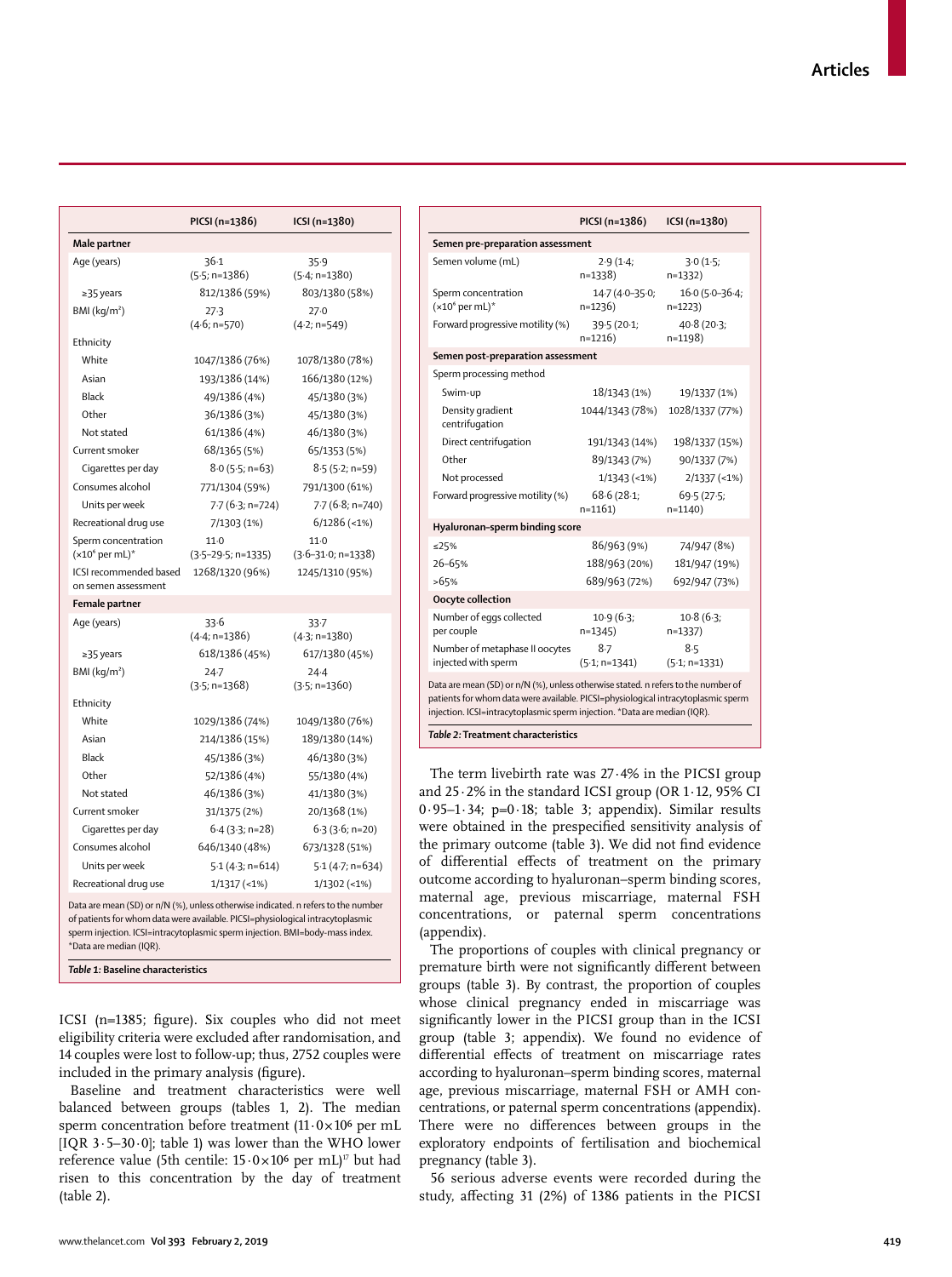|                                                                                                                                                                                                                                                                                                                                                       | <b>PICSI</b>     | <b>ICSI</b>      | Absolute difference<br>(95% CI) | Odds ratio<br>(95% CI)        | p value |  |  |
|-------------------------------------------------------------------------------------------------------------------------------------------------------------------------------------------------------------------------------------------------------------------------------------------------------------------------------------------------------|------------------|------------------|---------------------------------|-------------------------------|---------|--|--|
| Term livebirth                                                                                                                                                                                                                                                                                                                                        |                  |                  |                                 |                               |         |  |  |
| Primary analysis*                                                                                                                                                                                                                                                                                                                                     | 27.4% (379/1381) | 25.2% (346/1371) | $2.2\%$ (-1.1 to 5.5)           | 1.12 (0.95 to 1.34)           | 0.18    |  |  |
| Sensitivity analysis <sup>+</sup>                                                                                                                                                                                                                                                                                                                     | 27.5% (379/1379) | 25.3% (346/1370) | $2.2\%$ (-1.1 to 5.5)           | 1.13 (0.95 to 1.34)           | 0.17    |  |  |
| Secondary endpoints                                                                                                                                                                                                                                                                                                                                   |                  |                  |                                 |                               |         |  |  |
| Clinical pregnancy                                                                                                                                                                                                                                                                                                                                    | 35.2% (487/1382) | 35.7% (491/1375) | $-0.5\%$ ( $-4.0$ to 3.1)       | $0.98(0.84 \text{ to } 1.15)$ | 0.80    |  |  |
| Miscarriage                                                                                                                                                                                                                                                                                                                                           | 4.3% (60/1381)   | 7.0% (96/1371)   | $-2.7\%$ ( $-4.4$ to $-0.9$ )   | $0.61(0.43 \text{ to } 0.84)$ | 0.003   |  |  |
| Premature birth                                                                                                                                                                                                                                                                                                                                       | 3.3% (46/1381)   | 3.3% (45/1371)   | $0.0\%$ (-1.3 to 1.4)           | 1.02 (0.67 to 1.55)           | 0.94    |  |  |
| <b>Exploratory endpoints</b>                                                                                                                                                                                                                                                                                                                          |                  |                  |                                 |                               |         |  |  |
| Fertilisation rate (%)‡                                                                                                                                                                                                                                                                                                                               | $66\% (24.0)$    | $69\% (24.0)$    | 3.0% (-0.47 to 6.5)             | 1.15 (0.98 to 1.34)           | 0.09    |  |  |
| Biochemical pregnancy                                                                                                                                                                                                                                                                                                                                 | 39.5% (546/1383) | 39.5% (544/1377) | $0.0\%$ (-4.0 to 4.0)           | 1.00 (0.86 to 1.17)           | 0.99    |  |  |
| Data are % (n/N), unless otherwise stated. PICSI=physiological intracytoplasmic sperm injection. ICSI=intracytoplasmic sperm injection. *Adjusted for maternal age, previous<br>miscarriage, and hormonal indicators of ovarian reserve. +Adjusted for hyaluronan-sperm binding score, maternal age, previous miscarriage, and hormonal indicators of |                  |                  |                                 |                               |         |  |  |

ovarian reserve. Odds ratios are shown alongside absolute differences. ‡Data are mean (SD); denominators were 1386 for the PICSI group and 1380 for the ICSI group.

*Table 3:* **Trial outcomes**

group and 25 (2%) of 1380 patients in the standard ICSI group (appendix). There were two suspected unexpected serious adverse reactions, including one case of hypospadias in the PICSI group and one of achondroplasia in the ICSI group; neither was attributed to treatment.

We did an exploratory analysis to investigate whether trial sampling was representative of national trends and to ascertain the individual contribution of each clinic to the study population. We compared mean term livebirths per embryo transfer, obtained for each site from publicly available HFEA data, with the equivalent values in this study. The mean number of term livebirths per embryo transfer across all sites was  $0.26$  (SD  $0.05$ ) when calculated with HFEA data and  $0.23$  (0.06) when calculated with trial data (appendix). 26% of couples in the trial were randomised at one site, which had a mean number of livebirths per embryo transfer of 0·23 for both HFEA and trial data. The overall similarity between mean numbers of term livebirths per embryo transfer calculated with HFEA or trial data suggests that neither multiplesite sampling nor relative site contribution afected trial outcomes.

#### **Discussion**

In this multicentre clinical trial, PICSI did not increase the term livebirth rate compared with standard ICSI, and there was no diference between groups in either clinical pregnancy or premature birth. However, we observed a significant reduction in miscarriage with PICSI compared with standard ICSI.

Although our results are largely consistent with those of previous reports,<sup> $7-11$ </sup> we have provided, for the first time, a robust measure of livebirth following an hyaluronan-based sperm selection procedure. Previous studies<sup>5,7,9,11,13</sup> of hyaluronan-based sperm selection were inconclusive with respect to livebirth outcome, and with the exception of three studies, $8,9,11$  were not randomised trials or were underpowered. The largest randomised trial<sup>8</sup> of hyaluronan-based sperm selection before this study did not report livebirth rate. Similar to previous studies, ${}^{s,n}$  we stratified hyaluronan–sperm binding scores into low-binding and high-binding categories. We did not, however, consider hyaluronan– sperm binding scores in treatment choice or offer PICSI only to those with lower baseline hyaluronan– sperm binding scores. Instead, to make the results of the trial generalisable to all couples undergoing an ICSI procedure, we relied on subgroup analysis of the stratified sample to indicate whether hyaluronansperm binding scores afect clinical outcomes of treatment. Whereas we found no association between hyaluronan–sperm binding scores and treatment outcomes, Mokanszki and colleagues<sup>11</sup> reported a significantly increased livebirth rate in the subgroup with lower (<60%) hyaluronan–sperm binding scores compared with the subgroup with higher (≥60%) scores. However, the sample size of that study was small (n=250), and participants were not randomly assigned to treatment. Given that we saw no efect of hyaluronan–sperm binding scores on outcome, increasing sample size further or restricting the intervention to couples with lower hyaluronan–sperm binding scores to rule it out as a factor in treatment choice seems unnecessary.

Although this study was not powered to investigate miscarriage, we found that the proportion of couples with clinical pregnancy that ended in miscarriage was lower in the PICSI group than in the standard ICSI group, and that the confidence interval for the absolute diference between groups was narrow. This reduction in miscarriage with PICSI has been observed in previous studies.8,11 Livebirth is a far more common outcome of the reproductive cycle (natural and assisted) than miscarriage: hence, the confidence interval for the absolute risk diference was wider for livebirth than for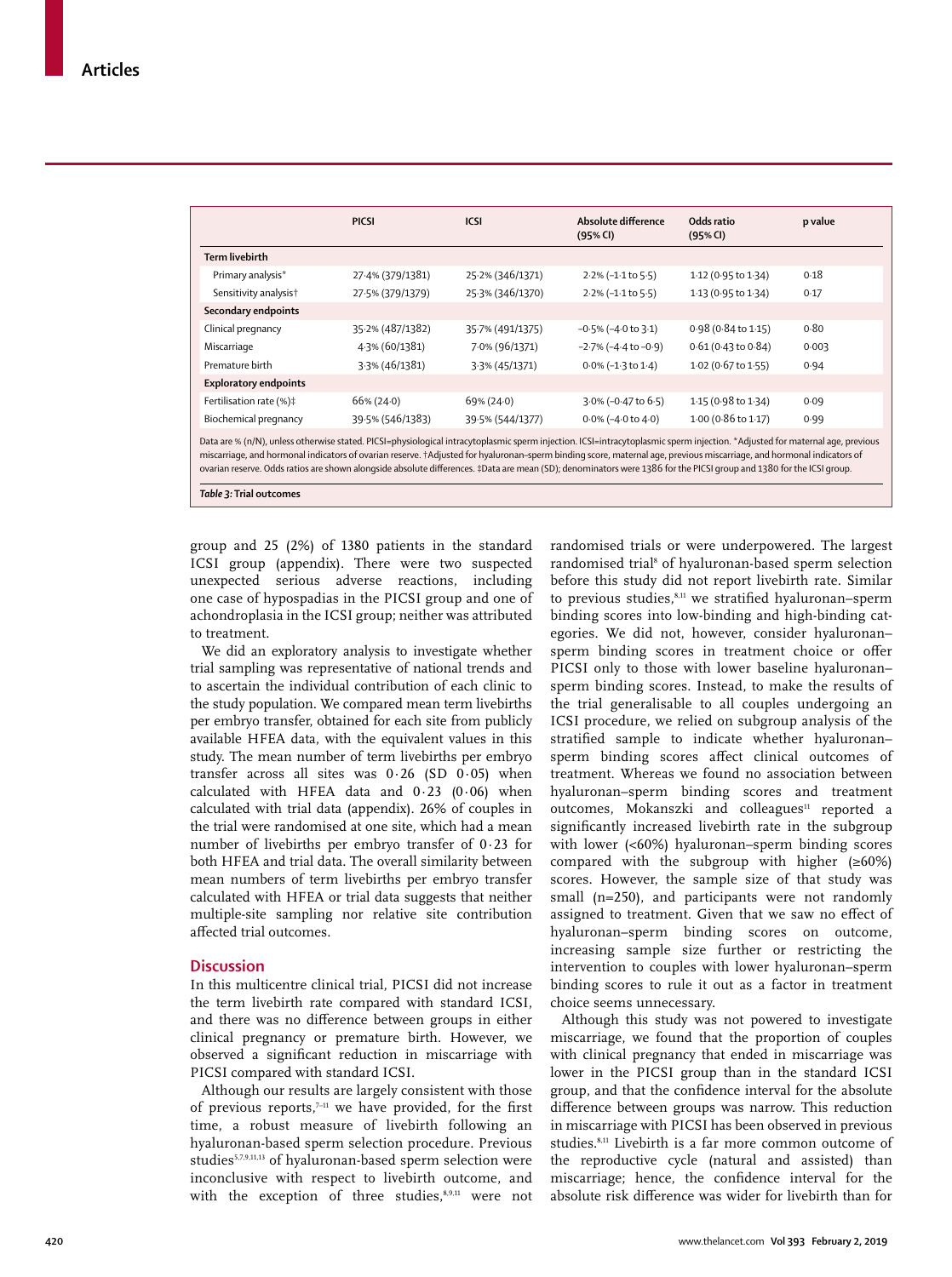miscarriage. This statistical efect helps to explain why the absolute improvement in term livebirth rate, although similar to the absolute reduction in miscarriage, was not significant in this study. The difference of around 2·5% has a greater efect on miscarriage than on term livebirth when presented as a relative diference. Future research should more precisely establish the patient and sample characteristics that underpin the reduction in miscarriage observed in this study, and the mechanism responsible. An independent analysis of trial data to shed light on why PICSI achieved lower miscarriage rates than did standard ICSI in this study will be reported elsewhere.

This study has several strengths. The study had clearly defined outcomes, and all participants and investigators, except for embryologists, were masked to treatment assignment. Moreover, we used locally approved, robust operating standards throughout, which helped minimise any potential logistical and technical limitations resulting from the multicentre design. Despite the approved reduction in power, HABSelect still randomised 2772 couples, which was more than three times the number in the next largest trial of PICSI.<sup>8</sup> We are therefore confident that the primary outcome was robust. Although embryologists were necessarily not masked to treatment allocation, it is unlikely that they could have biased the assessment of outcomes, which were objectively measured. They could have formed a view about the efectiveness of treatment that might have affected equipoise and influenced recruitment. However, given that allocation concealment was maintained throughout by use of online randomisation after recruitment, it was not possible for embryologists to influence the characteristics of participants allocated to one trial group compared with the other.

Reviews and meta-analyses considering the efficacy of hyaluronan-based sperm selection for ICSI have been equivocal.5,18,19 Based on our study design, we can say with confidence that PICSI is not superior to standard ICSI for improving term livebirth rates, despite the reduction in miscarriage. Wider in-service application of PICSI is therefore unjustified at this time.

#### **Contributors**

DM interpreted the data and wrote the original and the final drafts of the manuscript. SP contributed to trial design and management. IK-B, SL, AP, and DB contributed to trial design and laboratory investigations. RC contributed to protocol development. RH, RW, and GF provided essential statistical support. DG provided additional support on style and presentation and was the independent science adviser. VS, YK, AC, and SB provided expert clinical advice, helped to finalise the protocol, interpreted the data, and contributed to drafting of the manuscript. KB was the trial's patient and public involvement contributor.

#### **Declaration of interests**

SP is a member of the National Institute for Health Research (NIHR) Eicacy and Mechanism Evaluation (EME) board, outside of the submitted work. RW is a member of the Health Services and Delivery Research researcher-led panel and the Public Health Research, Research Funding Board outside of the submitted work. SL is chief executive officer of the University of Belfast spinout company,

Examen, outside of the submitted work. DM received a grant from Biocoat, outside of the submitted work, and personal fees from Origio to attend a meeting to report the submitted work (in brief). JK-B received personal fees from Origio to attend a meeting, outside of the submitted work. DG was an independent scientist on the HABSelect trial steering committee. All other authors declare no competing interests. The choice of the PICSI dish for hyaluronan sperm selection was solely pragmatic; no commercial interest influenced the decision.

#### **Data sharing**

Information about HABSelect is already available from the ISRCTN website (ISRCTN99214271), and a summary of the protocol is available. The full, finally approved study protocol, including the statistical analysis plan for the clinical trial and mechanistic analysis of associated trial data, will be made available from the NIHR journals library (https://www.journalslibrary.nihr.ac.uk), alongside their respective reports. The date for full release of these resources, which accompanies publication of the full NIHR HABSelect monograph, is likely to be January, 2019. All reports will be publicly available. A full summary of HABSelect clinical data output, including a data dictionary without any patient identifiable information, will be available in CSV format by request to the chief investigator (DM) as soon as possible after publication of the monograph and subsequent release of the data to the chief investigator.

#### **Acknowledgments**

This study was funded by the EME Programme (MREC 13/YH/0162; UKCRN ID 14845), a partnership of the Medical Research Council (MRC) and NIHR, and supported by the UK NIHR, the NIHR infrastructure in Leeds, and the UK Clinical Research Network. The views expressed in this publication are those of the authors and not necessarily those of the MRC, National Health Service, NIHR, or the UK Department of Health*.* The chief and principal investigators are thankful for the support of both the extended HABSelect Study Team and the NIHR Clinical Research Network, without whom the trial would not have been possible.

#### **References**

- 1 Boulet SL, Mehta A, Kissin DM, Warner L, Kawwass JF, Jamieson DJ. Trends in use of and reproductive outcomes associated with intracytoplasmic sperm injection. *JAMA* 2015; **313:** 255–63.
- 2 Dyer S, Chambers GM, de Mouzon J, et al. International Committee for Monitoring Assisted Reproductive Technologies world report: assisted reproductive technology 2008, 2009 and 2010. *Hum Reprod* 2016; **31:** 1588–609.
- 3 Palermo G, Joris H, Devroey P, Van Steirteghem AC. Pregnancies after intracytoplasmic injection of single spermatozoon into an oocyte. *Lancet* 1992; **340:** 17–18.
- Sakkas D, Ramalingam M, Garrido N, Barratt CL. Sperm selection in natural conception: what can we learn from Mother Nature to improve assisted reproduction outcomes? *Hum Reprod Update* 2015; **21:** 711–26.
- 5 McDowell S, Kroon B, Ford E, Hook Y, Glujovsky D, Yazdani A. Advanced sperm selection techniques for assisted reproduction. *Cochrane Database Syst Rev* 2014; **10:** CD010461.
- 6 Dandekar P, Aggeler J, Talbot P. Structure, distribution and composition of the extracellular matrix of human oocytes and cumulus masses. *Hum Reprod* 1992; **7:** 391–98.
- 7 Majumdar G, Majumdar A. A prospective randomized study to evaluate the efect of hyaluronic acid sperm selection on the intracytoplasmic sperm injection outcome of patients with unexplained infertility having normal semen parameters. *J Assist Reprod Genet* 2013; **30:** 1471–75.
- 8 Worrilow KC, Eid S, Woodhouse D, et al. Use of hyaluronan in the selection of sperm for intracytoplasmic sperm injection (ICSI): significant improvement in clinical outcomes—multicenter, double-blinded and randomized controlled trial. *Hum Reprod* 2013; **28:** 306–14.
- 9 Parmegiani L, Cognigni GE, Bernardi S, et al. Comparison of two ready-to-use systems designed for sperm-hyaluronic acid binding selection before intracytoplasmic sperm injection: PICSI vs Sperm Slow: a prospective, randomized trial. *Fertil Steril* 2012; **98:** 632–37.